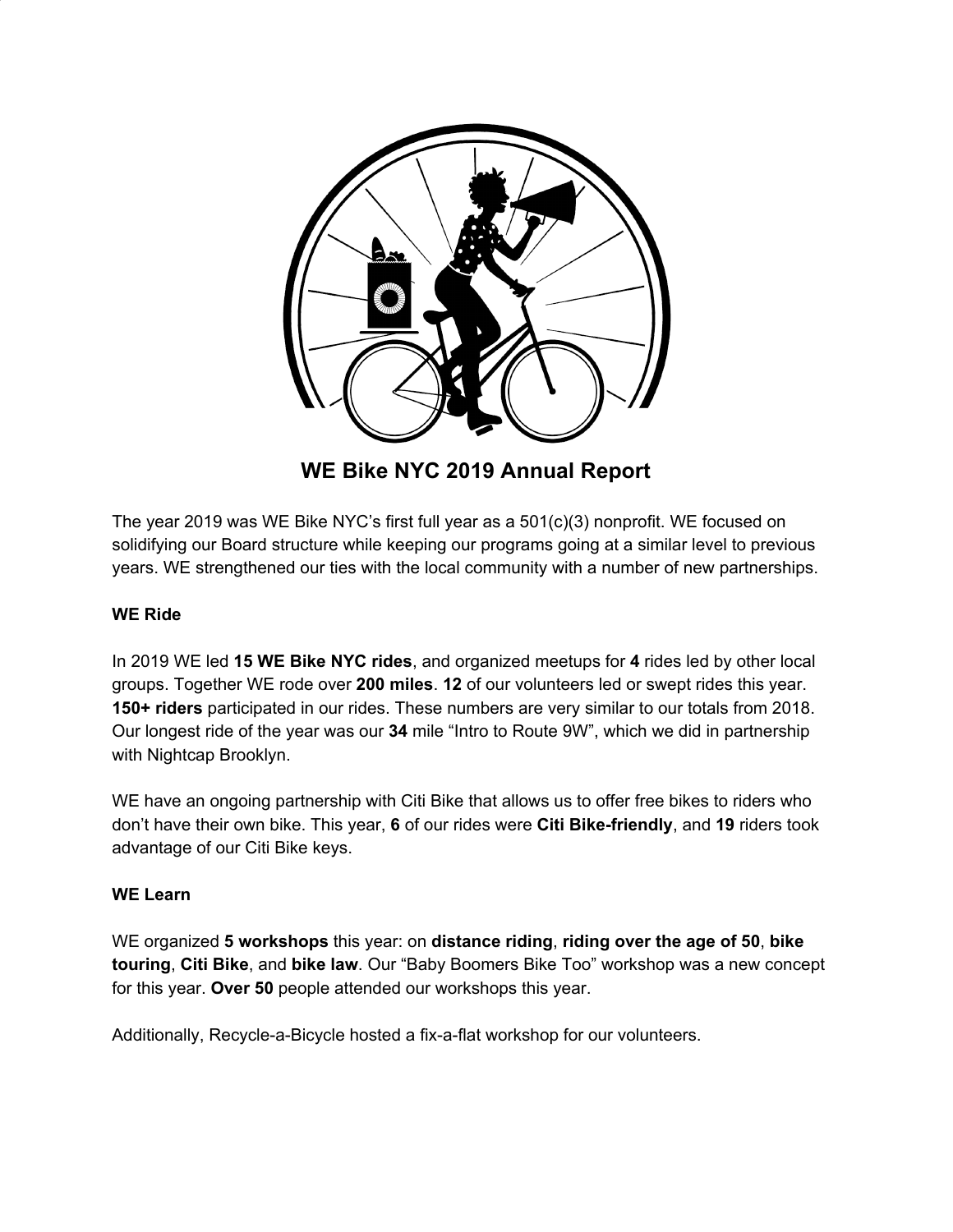### **WE Socialize**

WE kept up our tradition of having a Happy Hour on the third Thursday of every month, and rotated between boroughs and neighborhoods. In addition to our regular Happy Hours, WE also hosted a birthday party celebrating our 7th birthday and new nonprofit status, as well as an end of season party with a white elephant gift exchange. At one of our Happy Hours we also made jewelry from bike parts. **Over 155** people came to our social events.

## **WE Partner**

This year we cultivated new partnerships with **Nightcap Brooklyn**, **Hostelling International** and **New York Botanical Garden**. WE also joined **NYC Bike Family**, a coalition of groups working to respond to the rise in cyclist fatalities. We continued our partnerships with **Citi Bike**, **Recycle-a-Bicycle**, **Transportation Alternatives**, **Vaccaro & White**, **Women's Ride on Queens Boulevard**, **Sun + Air**, **718 Cyclery** and **REI**.

## **WE Recruit**

Our volunteers led **2** new volunteer training sessions, during which we trained **7 new volunteers**. WE updated our training manual with further instruction regarding our gender policy.

## **WE Reach Out**

Our online community is growing. In 2019 we surpassed **5000 "likes"** on our Facebook page, and **2000 members** in our Facebook forum, the **Female Bike Forum**. Our monthly newsletter goes out to over 2000 individuals. WE also added a new feature to our newsletter called **Meet a WE Biker**.

WE hosted a table at the spring **Brooklyn Bike Jumble**.

## **WE Advocate**

With the rising number of cyclist fatalities this year, WE got involved in taking action by making signs for and attending **Transportation Alternatives' Die-In**. WE signed on to support the **Biking Master Plan** and demanded that the city take action to prevent future deaths.

## **WE Parent on Two Wheels**

Our **Moms on Wheels** program has a thriving online community. The Moms on Wheels Facebook forum has over **500 members** and provides helpful advice and support for parents who want to bike with their kids.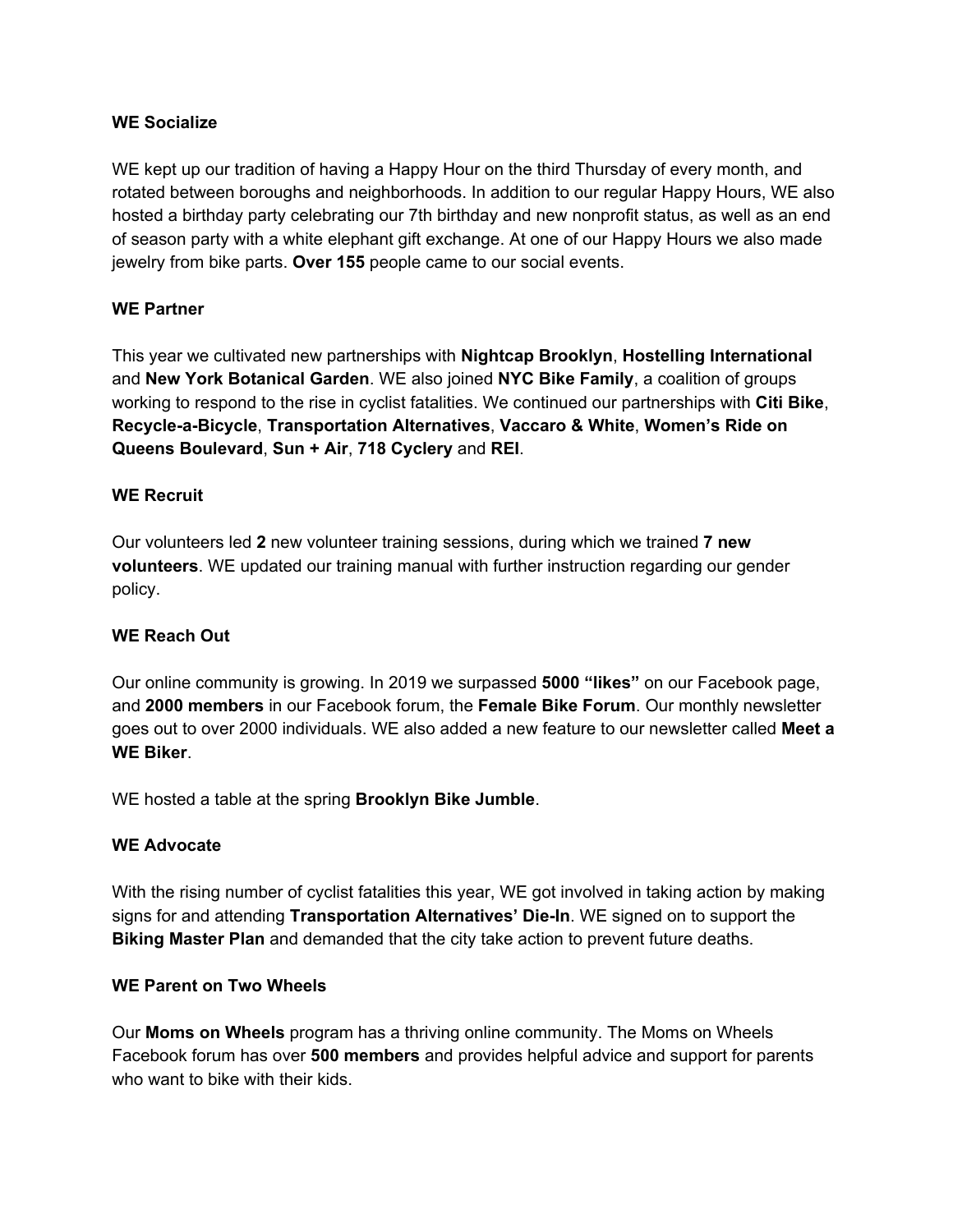### **WE Lead**

WE joined the **Lyft/DOT Equity Advisory Board** to guide Citi Bike's expansion in an equitable way.

WE have started attending **NYC Progressive Caucus** meetings.

WE received a number of interview requests this year, and were interviewed by **Gothamist/WNYC**, **NY Curbed**, **People for Bikes**, **Nonprofit Tangent podcast**, and journalism students at NYU, Columbia, The New School and the New York Film Academy. An interview with one of our leaders (Diane Jones Randall) was featured in the exhibition **Cycling in the City** at the **Museum of the City of New York**. WE Bike NYC is increasingly well known and WE are seen as an authoritative source on biking in NYC.

New press:

<https://ny.curbed.com/2019/11/20/20973150/citi-bike-new-york-equity-advisory-board>

<https://gothamist.com/news/were-not-going-to-drop-you-nyc-cycling-groups-for-everyone>

[https://www.theguardian.com/environment/bike-blog/2019/mar/08/how-to-get-more-women-cycli](https://www.theguardian.com/environment/bike-blog/2019/mar/08/how-to-get-more-women-cycling-in-cities) [ng-in-cities](https://www.theguardian.com/environment/bike-blog/2019/mar/08/how-to-get-more-women-cycling-in-cities)

[https://gothamist.com/news/a-thousand-cyclists-stage-die-in-for-safer-streets-the-mayor-is-not-d](https://gothamist.com/news/a-thousand-cyclists-stage-die-in-for-safer-streets-the-mayor-is-not-doing-enough) [oing-enough](https://gothamist.com/news/a-thousand-cyclists-stage-die-in-for-safer-streets-the-mayor-is-not-doing-enough)

[https://www.theguardian.com/us-news/2019/jul/10/hundreds-of-cyclists-hold-die-in-in-new-york-c](https://www.theguardian.com/us-news/2019/jul/10/hundreds-of-cyclists-hold-die-in-in-new-york-city-to-protest-deaths) [ity-to-protest-deaths](https://www.theguardian.com/us-news/2019/jul/10/hundreds-of-cyclists-hold-die-in-in-new-york-city-to-protest-deaths)

[https://nyc.streetsblog.org/2019/01/09/transalt-leader-i-dont-bike-to-work-because-i-dont-feel-sa](https://nyc.streetsblog.org/2019/01/09/transalt-leader-i-dont-bike-to-work-because-i-dont-feel-safe-out-there/) [fe-out-there/](https://nyc.streetsblog.org/2019/01/09/transalt-leader-i-dont-bike-to-work-because-i-dont-feel-safe-out-there/)

[https://frugalkite.com/the-three-women-who-got-me-out-of-my-car-and-onto-my-bike/?fbclid=IwA](https://frugalkite.com/the-three-women-who-got-me-out-of-my-car-and-onto-my-bike/?fbclid=IwAR1jDQUDgs_7WDw0YsL8pGBKVzOP-YhwncZY5WoiZ2n1rq8SsCg_V3edcqQ) [R1jDQUDgs\\_7WDw0YsL8pGBKVzOP-YhwncZY5WoiZ2n1rq8SsCg\\_V3edcqQ](https://frugalkite.com/the-three-women-who-got-me-out-of-my-car-and-onto-my-bike/?fbclid=IwAR1jDQUDgs_7WDw0YsL8pGBKVzOP-YhwncZY5WoiZ2n1rq8SsCg_V3edcqQ)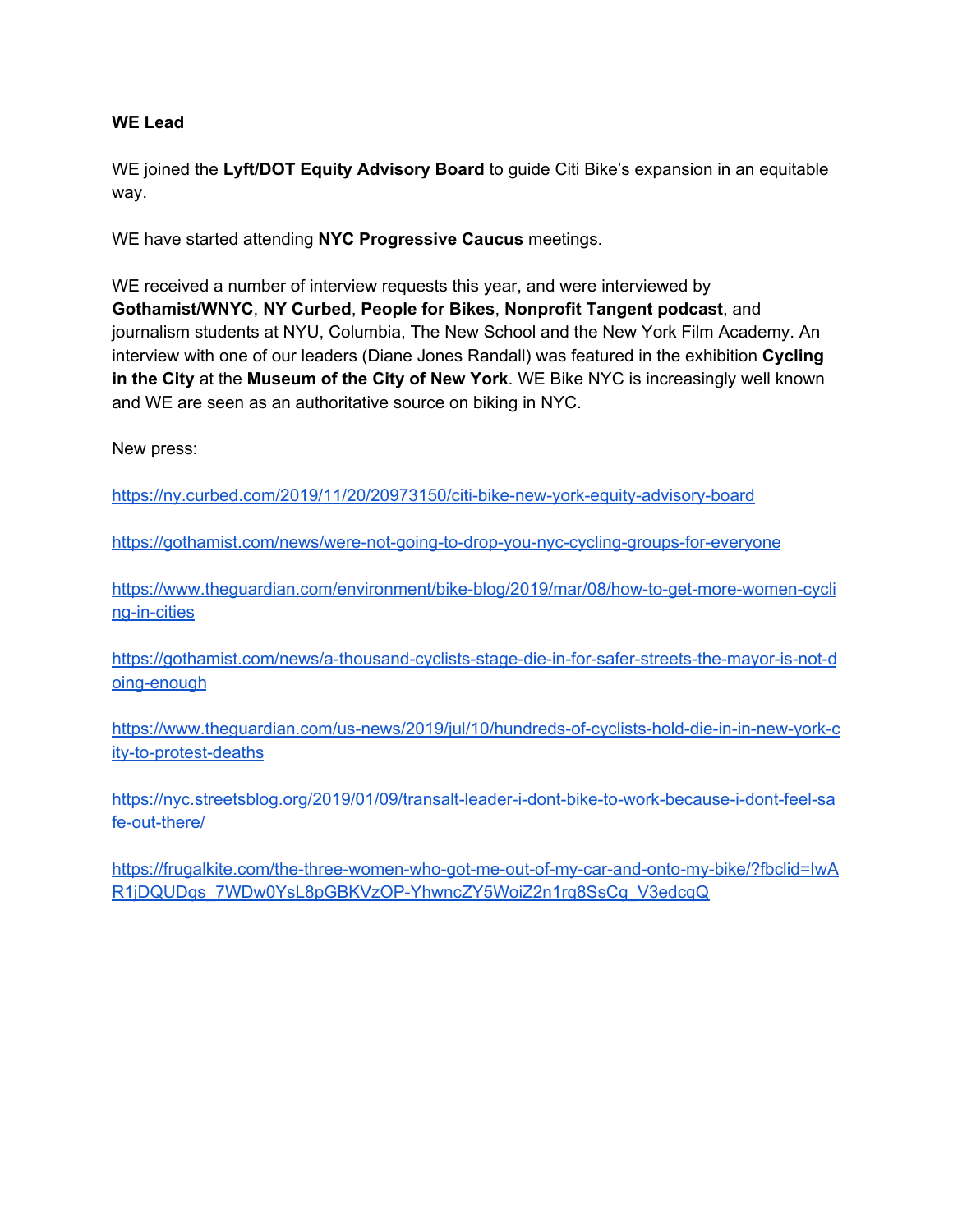## **Quotes from Riders**

-Qinglian Zhang: "The community brings me confidence to explore the areas that I wouldn't be able to do on my own, and I really appreciate that WE leaders always test the route and provide participants a safe route and with cautious biking manners. I am so glad to be part of the WE Bike family, and cannot wait for the upcoming training."

-Maudene Nelson: "I love WE Bike NYC because I see myself in all the members and participants. I go back to when images and opportunities didn't reflect the spectrum of real women. WE Bike is welcoming, encouraging, and inspiring. I love being around women who are mechanically adept, funny, generous, sharing, and fierce. Riding with WE Bike NYC is the whole package – camaraderie and burning calories! I've loved greeting WE Bike NYC at Bike Jumble, Bike Fetish, Summer Streets, expos, pop-ups, doughnut shops, and other events. You offer just about everything. You are one of the treasures of New York."

-Cristina Milleur: "It was good to reconnect with the folks of WE Bike - when you ride on the streets in your everyday life you so often go it alone, but it helped to join together with like minded people to rally and hold vigil. Every cyclist's life is important to protect, the systems in place are failing us, and coming together made our voices louder to get that message heard."

#### **Financial Statement**

As an all-volunteer nonprofit, WE Bike NYC organizes all of our programs on a shoestring budget. Here are our numbers from 2019:

Total funds raised: \$1,743 Total expenses: \$1,893

Imagine what we could do with a larger budget! To support the work of WE Bike NYC, visit [http://webikenyc.org/support-us.](http://webikenyc.org/support-us/)

WE Bike NYC Board of Directors:

Casey Ashenhurst Diane Jones Randall Gigi Agius Becky Hahn Kristina Sepulveda Chantal Hardy